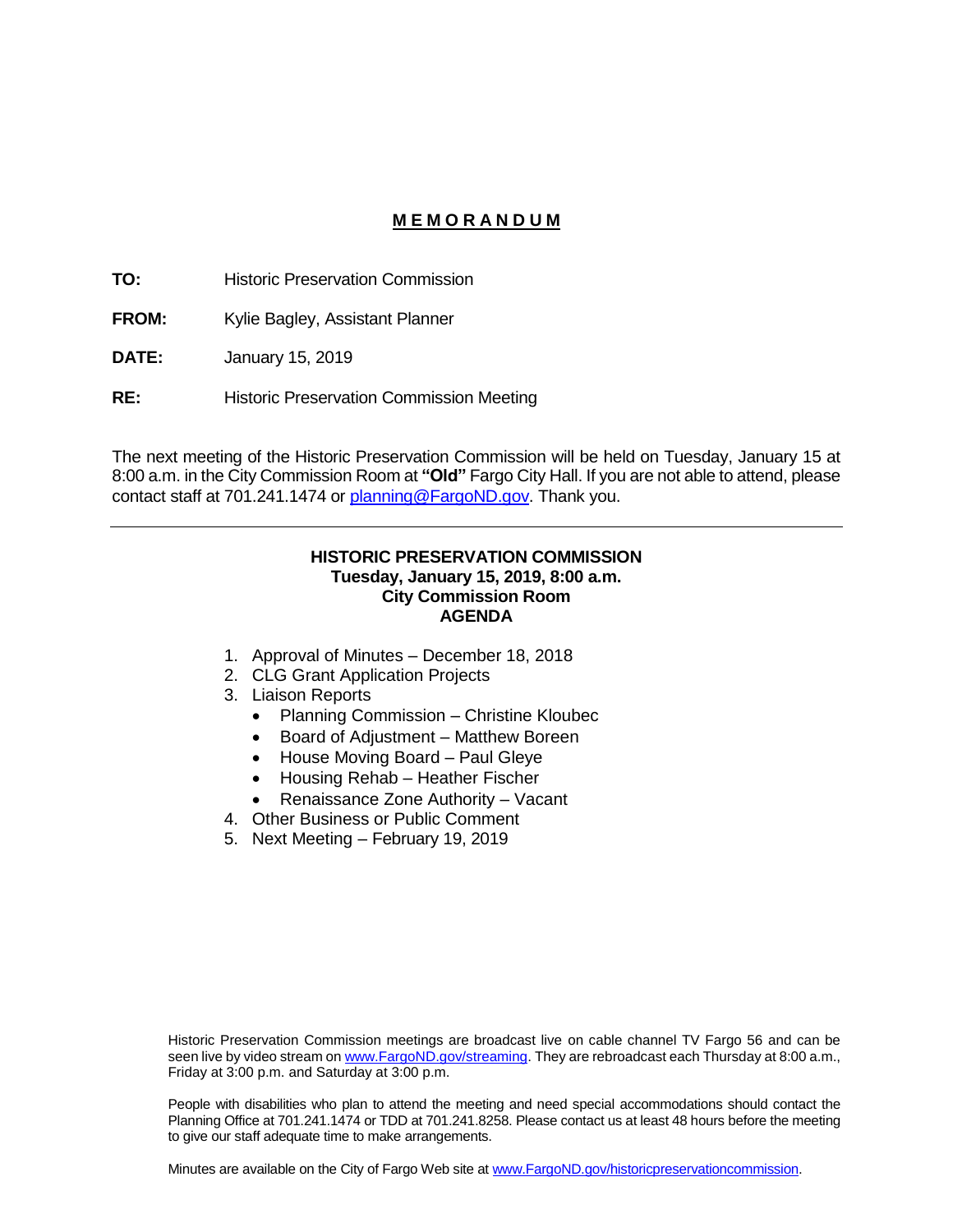# **BOARD OF HISTORIC PRESERVATION COMMISSIONERS MINUTES**

# **Regular Meeting: Tuesday, December 18, 2018**

The Regular Meeting of the Board of Historic Preservation Commissioners of the City of Fargo, North Dakota, was held in the City Commission Room at City Hall at 8:00 o'clock a.m., Tuesday, December 18, 2018.

The Historic Preservation Commissioners present or absent were as follows:

Present: Christine Kloubec, Heather Fischer, Matthew Boreen, Mike Dawson, Nathan Larson

Absent: Paul Gleye

Chair Fischer called the meeting to order and welcomed Members to the meeting.

## **Item 1: Minutes: Regular Meeting of October 16, 2018**

Member Boreen moved the minutes of the October 16, 2018 Historic Preservation Commission meeting be approved. Second by Member Larson. All Members present voted aye and the motion was declared carried.

# **Item 2: Historic Overlay District Review**

#### **a. 1009 13th Avenue South: APPROVED**

Assistant Planner Kylie Bagley introduced the request to install a permanent sign for the business at this location, on behalf of the applicant who was not present.

The Board discussed and clarified that since this property is within a historic overlay district, this item would be reviewed by this Board, and not need to go through the Inspections Office for approval.

Member Dawson moved to approve the project as presented. Second by Member Larson. All Members present voted aye and the motion was declared carried.

# **b. 1010 6th Street South: APPROVED**

Applicant Royce Braley spoke on behalf of the application.

Discussion was held by the Board regarding the distance between the existing house and the proposed garage, and if the proposal meets City codes for the rear setback criteria.

Member Boreen moved to approve the project as presented. Second by Member Larson. All Members present voted aye and the motion was declared carried.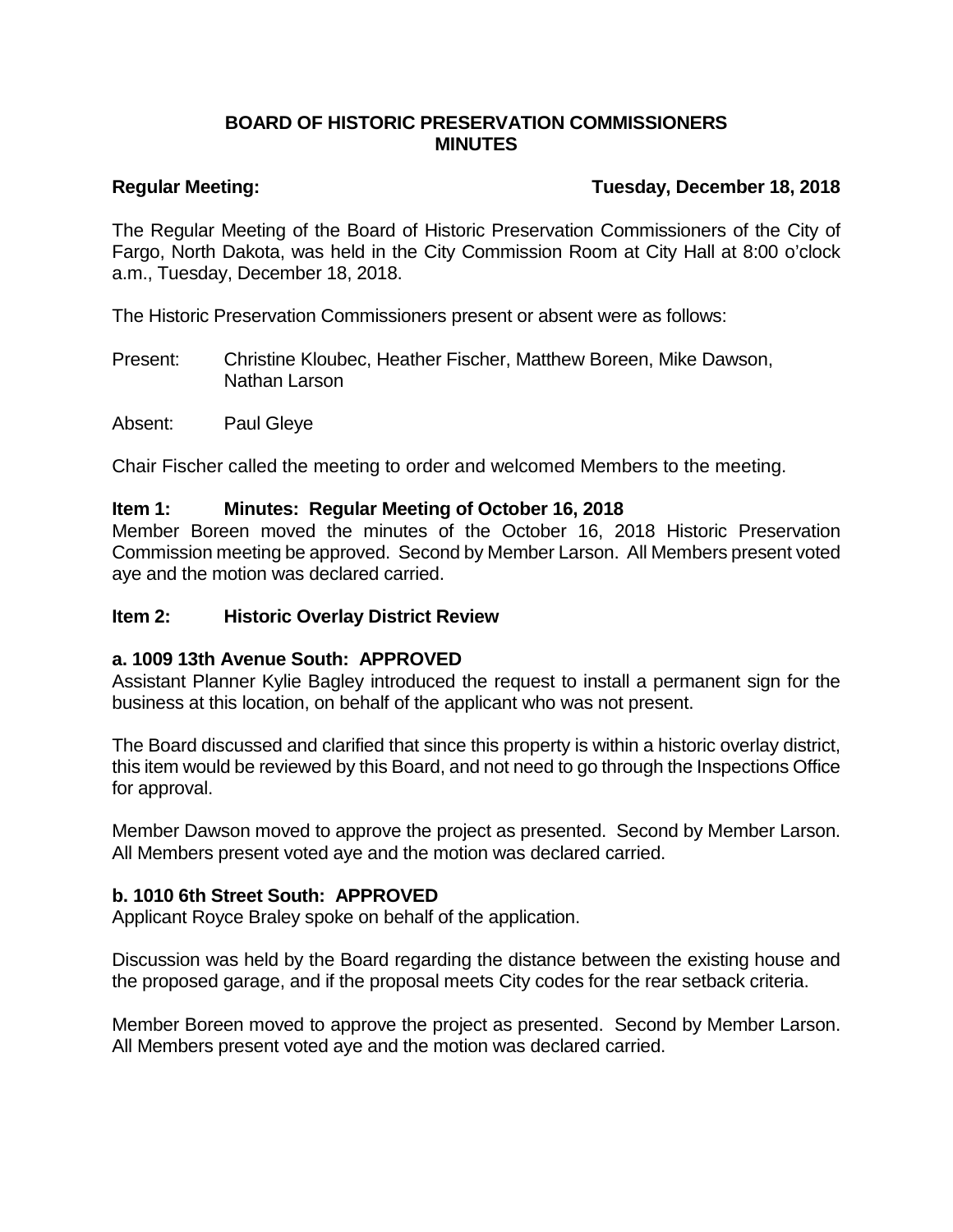## **Item 3: Liaison Reports**

No reports were provided at this time.

# **Item 4: Other Business or Public Comment**

Kylie Bagley noted the meeting calendar included in the packet for the 2019 Historic Preservation Commission.

Ms. Bagley also stated that the Jefferson Historic Overlay District was approved by the City Commission at their December 3, 2018 meeting.

## **Item 5: Next Meeting – January 15, 2019**

The time at adjournment was 8:17 a.m.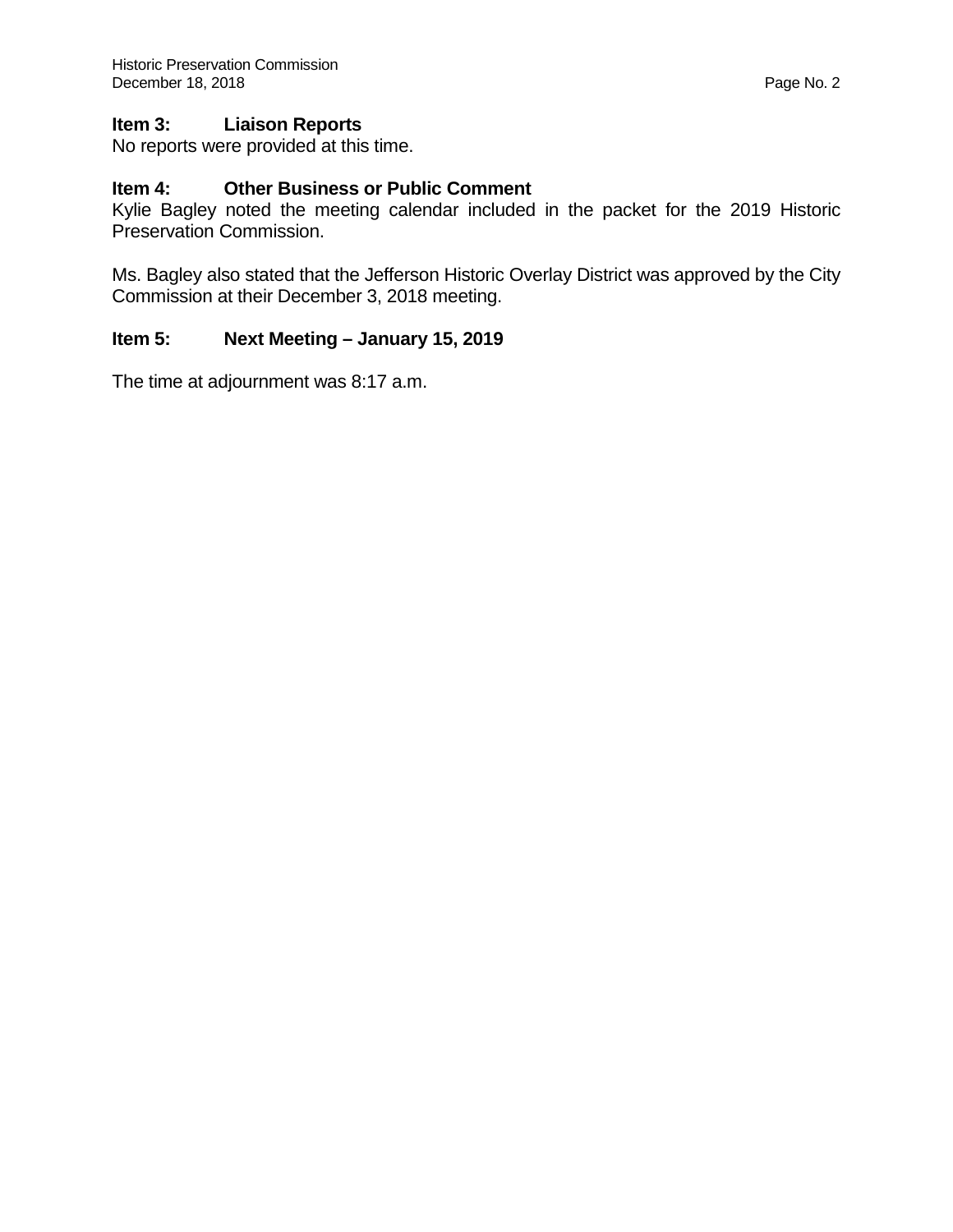# **ADMINISTRATION PROJECT – NARRATIVE**

#### **Project Purpose and Intent**

The Fargo Historic Preservation Commission (FHPC) intends to use the requested administrative funds to support its ongoing work, as it relates to National Register/Eligible properties in the City of Fargo.

#### **Project Need**

The FHPC will provide part of its grant match through attendance at the CLG meeting and regular meetings.

#### **Product List**

1. Members will attend regular FHPC monthly meetings, annual CLG meeting and work on FHPC projects

#### **Timeline**

March 2019 – February 2020

| <b>ADMIN BUDGET</b>                         | <b>Match</b> | <b>HPF</b> | Total |
|---------------------------------------------|--------------|------------|-------|
| <b>Travel to CLG Meeting</b>                |              |            |       |
| FHPC (Meetings/Activities/Supplies/Postage) |              |            |       |
| <b>SUBTOTAL</b>                             |              |            |       |

# **CREATE 5 YEAR STRATEGIC PLAN**

#### **Project Purpose and Intent**

The Fargo Historic Preservation Commission intends to use the requested funds to create a 5 year strategic plan which would support its ongoing work. The 5 year strategic plan would identify neighborhoods within Fargo that could benefit from having a historic overlay district. The strategic plan could also identify historic buildings and homes that could meet the national register criteria. As well as identify any future historic projects with cost estimates and timelines that are needed for project completion. This strategic plan would direct the commission on which areas of the city are important to preserve.

#### **Project Need**

Currently the way neighborhoods are preserved in Fargo are through Historic Overlay Districts. These districts are proposed by representatives of the neighborhood. This 5 year strategic plan would allow the commission to be more proactive in preserving historic neighborhoods.

#### **Product List**

A document detailing historic areas and or buildings in Fargo that should be preserved. This document will also be a tool for the community to show what neighborhoods are